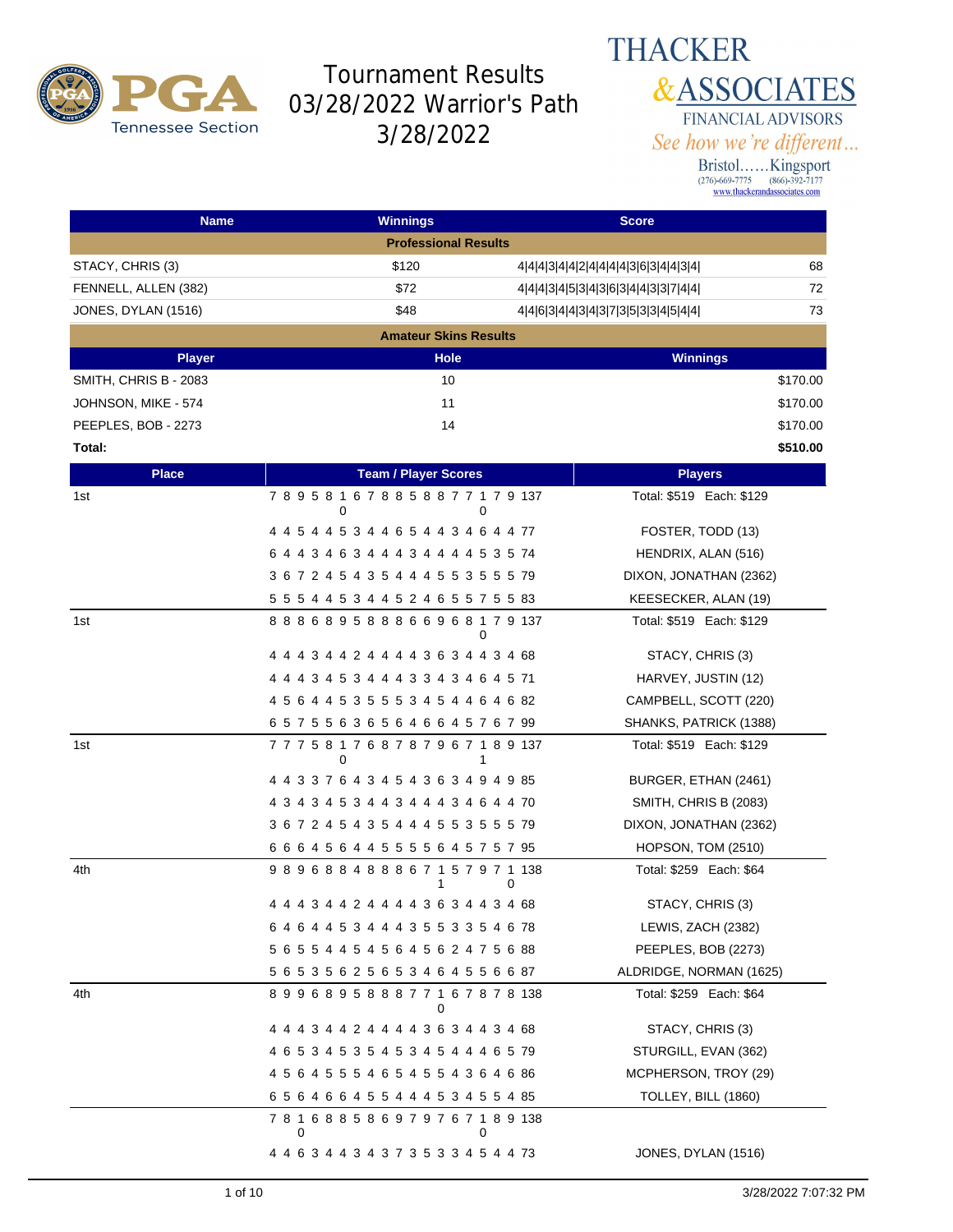

# **THACKER &ASSOCIATES** FINANCIAL ADVISORS

See how we're different... Bristol......Kingsport<br>
(276)-669-7775 (866)-392-7177<br>
www.thackerandassociates.com

| <b>Place</b> | <b>Team / Player Scores</b>                       | <b>Players</b>          |
|--------------|---------------------------------------------------|-------------------------|
|              | 3 4 5 3 4 4 3 4 3 5 4 4 4 3 3 6 4 5 71            | MARSHALL, JR. (122)     |
|              | 4 5 6 5 4 5 5 4 5 4 4 5 6 4 5 5 6 6 88            | BIBLE, DONNIE (4653)    |
|              | 5 5 5 5 6 5 2 6 6 6 4 5 5 5 5 7 6 7 95            | BRACKINS, ERIC (1085)   |
|              | 789689686168866189138<br>0<br>0                   |                         |
|              | 4 4 4 3 4 5 3 4 3 6 3 4 4 3 3 7 4 4 72            | FENNELL, ALLEN (382)    |
|              | 3 4 5 3 4 4 3 4 3 5 4 4 4 3 3 6 4 5 71            | MARSHALL, JR. (122)     |
|              |                                                   | BALLARD, EDDIE (2345)   |
|              | 5 5 5 4 4 6 5 4 6 6 3 4 5 5 5 5 5 6 88            | HENRY, MIKE (1287)      |
|              | 888689588876968179138<br>0                        |                         |
|              | 4 4 4 3 4 4 2 4 4 4 4 3 6 3 4 4 3 4 68            | STACY, CHRIS (3)        |
|              | 4 4 4 3 4 5 3 4 4 4 3 3 4 3 4 6 4 5 71            | HARVEY, JUSTIN (12)     |
|              | 5 5 6 3 4 5 4 5 5 6 5 5 6 3 6 6 4 6 89            | LAWSON, RAY (141)       |
|              | 5 6 5 4 5 5 4 6 6 5 4 4 5 3 5 7 4 6 89            | BALL, VERNON (2208)     |
|              | 8 6 9 7 8 8 4 7 8 9 8 7 9 7 8 9 7 9 138           |                         |
|              | 4 4 4 3 4 4 2 4 4 4 4 3 6 3 4 4 3 4 68            | STACY, CHRIS (3)        |
|              | 4 5 5 5 4 5 2 3 5 5 4 5 4 4 4 6 4 5 79            | SPEAKS, DAVID (632)     |
|              | 4 3 5 4 6 6 3 5 4 5 4 4 5 4 4 5 4 6 81            | MCWHERTER, JAMES (2663) |
|              | 6 3 7 4 5 4 5 5 6 5 4 4 6 4 4 7 6 7 92            | MCCUNE, JOE (2722)      |
|              | 889581577868967189139                             |                         |
|              | 4 4 4 3 4 5 3 4 3 6 3 4 4 3 3 7 4 4 72            | FENNELL, ALLEN (382)    |
|              | 4 4 5 4 5 5 2 3 5 4 5 4 5 3 4 5 4 5 76            | CURETON, JERRY (2348)   |
|              | 4 6 6 2 4 5 4 4 6 4 3 6 6 3 5 7 4 6 85            | <b>HALL, PAT (758)</b>  |
|              | 4 6 6 4 6 5 3 5 4 6 4 5 5 3 4 6 4 5 85            | REDDY, VINNY (85)       |
|              | 8 8 1 6 8 8 6 8 8 8 8 7 8 6 8 9 6 9 139<br>0      |                         |
|              | 4 4 4 3 4 4 2 4 4 4 4 3 6 3 4 4 3 4 68            | STACY, CHRIS (3)        |
|              | 4 4 6 3 4 6 4 6 4 5 4 4 4 3 4 7 4 5 81            | CLENDENON, PAUL (476)   |
|              | 5 4 7 4 4 4 5 4 6 4 4 5 4 4 4 5 6 7 86            | DUBAY, JASON (1974)     |
|              | 5 5 7 4 5 6 4 4 5 6 5 5 4 3 5 6 3 7 89            | CLEEK, MATTHEW (373)    |
|              | 888681587968877179139<br>0<br>0                   |                         |
|              | 4 4 4 3 4 5 3 4 3 6 3 4 4 3 3 7 4 4 72            | FENNELL, ALLEN (382)    |
|              | 6 4 4 3 4 6 3 4 4 4 3 4 4 4 4 5 3 5 74            | HENDRIX, ALAN (516)     |
|              | 4 4 5 3 5 5 2 5 4 5 4 4 4 4 5 5 4 6 78            | SMITH, CHRIS A (2082)   |
|              | 6 6 6 3 6 5 5 4 6 5 4 4 6 4 5 7 6 7 95            | THOMAS, KENNETH (1952)  |
|              | 8 9 1 6 7 9 5 7 8 8 7 8 1 6 7 9 6 9 140<br>1<br>0 |                         |
|              | 4 4 4 3 4 4 2 4 4 4 4 3 6 3 4 4 3 4 68            | STACY, CHRIS (3)        |
|              | 5 5 7 3 3 5 3 3 4 4 5 6 5 3 3 5 5 6 80            | SMITH, VERNON (322)     |
|              | 4 5 7 5 4 6 3 4 5 4 4 5 6 4 4 6 3 5 84            | GARLAND, LARRY (1606)   |
|              | 5 5 7 3 5 7 5 4 6 6 3 6 5 4 6 6 5 6 94            | GILES, FOREST (9835)    |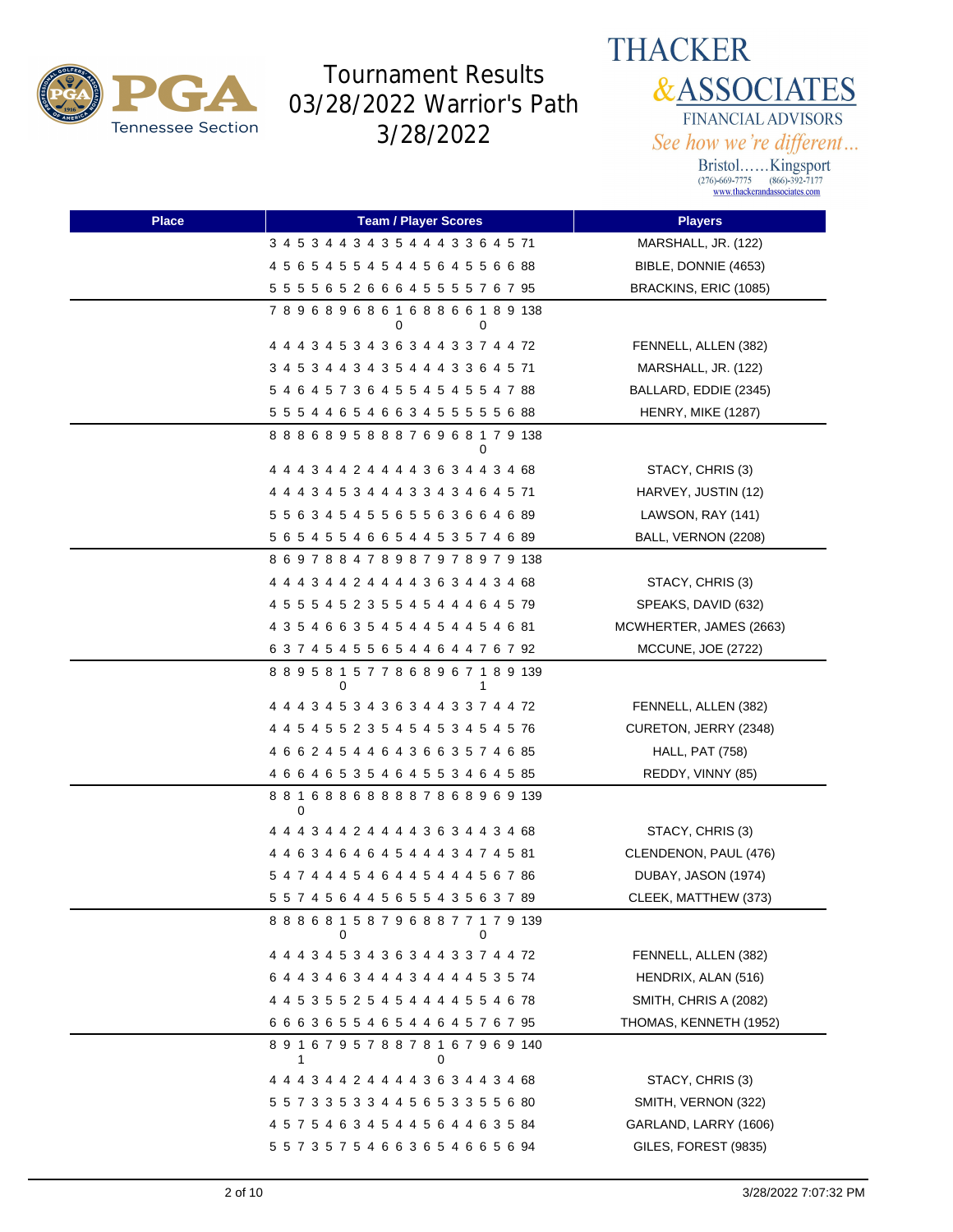

**THACKER &ASSOCIATES** FINANCIAL ADVISORS See how we're different...

| <b>Place</b> | <b>Team / Player Scores</b>                            | <b>Players</b>         |
|--------------|--------------------------------------------------------|------------------------|
|              | 899589588877968179140<br>0                             |                        |
|              | 4 4 4 3 4 4 2 4 4 4 4 3 6 3 4 4 3 4 68                 | STACY, CHRIS (3)       |
|              | 4 6 5 2 5 5 4 5 5 4 3 4 4 4 4 6 4 5 79                 | WINCHELL, CRAIG (1501) |
|              | 5 6 5 4 6 6 4 6 5 4 4 6 5 3 5 6 5 6 91                 | STRICKLER, EVAN (999)  |
|              | 5 5 7 3 4 6 3 4 4 6 5 5 5 4 4 6 4 5 85                 | LEMIEUX, ELZEAR (2513) |
|              | 889689677968966181140<br>0<br>0                        |                        |
|              | 4 4 4 3 4 5 3 4 3 6 3 4 4 3 3 7 4 4 72                 | FENNELL, ALLEN (382)   |
|              | 6 4 6 4 4 5 3 4 4 4 3 5 5 3 3 5 4 6 78                 | LEWIS, ZACH (2382)     |
|              | 4 5 5 3 6 4 3 3 5 5 3 5 6 3 4 5 4 6 79                 | WAY, BENJAMIN (2409)   |
|              | 6 6 6 5 6 7 5 5 6 6 5 4 5 5 5 6 5 7 100                | KERNS, TOMMY (2622)    |
|              | 891788687867168979141<br>0<br>0                        |                        |
|              | 4 4 4 3 4 4 2 4 4 4 4 3 6 3 4 4 3 4 68                 | STACY, CHRIS (3)       |
|              | 5 6 6 4 4 4 4 4 3 4 3 5 5 4 5 7 5 5 83                 | PALMER, HENRY (1737)   |
|              | 4 5 6 4 5 6 5 4 4 4 5 4 6 3 4 5 4 7 85                 | GENTRY, MARK (37)      |
|              | 6 5 6 5 5 6 4 6 6 6 3 4 5 3 4 7 5 5 91                 | CRAWFORD, JACOB (2130) |
|              | 7 9 1 5 8 8 6 8 6 9 7 7 8 6 8 1 8 1 141<br>0<br>1<br>0 |                        |
|              | 4 5 6 3 4 5 3 5 3 5 4 3 4 3 5 5 4 5 76                 | JONES, EUGGIE (32)     |
|              | 3 4 5 3 4 4 3 4 3 5 4 4 4 3 3 6 4 5 71                 | MARSHALL, JR. (122)    |
|              | 4 6 6 2 4 5 4 4 6 4 3 6 6 3 5 7 4 6 85                 | <b>HALL, PAT (758)</b> |
|              | 5 6 6 5 5 4 5 5 6 5 4 5 4 4 5 5 5 6 90                 | DRAKOS, NICK (2646)    |
|              | 781678687167768189141<br>1<br>2<br>0                   |                        |
|              | 4 4 6 3 4 4 3 4 3 7 3 5 3 3 4 5 4 4 73                 | JONES, DYLAN (1516)    |
|              | 3 4 5 4 4 4 3 5 4 5 4 3 5 4 4 7 4 5 77                 | JOHNSON, BOBBY (612)   |
|              | 5 4 6 3 3 4 4 4 5 5 3 4 4 3 4 7 5 5 78                 | COPAS, RANDALL (552)   |
|              | 6 5 7 5 6 6 4 5 6 6 4 5 6 4 5 7 5 7 99                 | WADE, LEE (2695)       |
|              | 981689586958878198142<br>0<br>1                        |                        |
|              | 4 4 4 3 4 5 3 4 3 6 3 4 4 3 3 7 4 4 72                 | FENNELL, ALLEN (382)   |
|              | 5 6 6 4 4 4 4 4 3 4 3 5 5 4 5 7 5 5 83                 | PALMER, HENRY (1737)   |
|              | 5 4 6 3 5 5 2 5 5 5 4 4 6 4 6 5 5 5 84                 | ORREN, DEAN (1002)     |
|              | 6 5 6 5 6 6 4 6 4 5 2 5 4 5 5 6 6 4 90                 | JOHNSON, MIKE (574)    |
|              | 7 8 1 6 8 8 6 9 7 1 6 7 8 7 8 1 8 9 142<br>0<br>0<br>0 |                        |
|              | 4 4 6 3 4 4 3 4 3 7 3 5 3 3 4 5 4 4 73                 | JONES, DYLAN (1516)    |
|              | 3 4 5 4 4 4 3 5 4 5 4 3 5 4 4 7 4 5 77                 | JOHNSON, BOBBY (612)   |
|              | 5 5 5 4 4 6 4 5 5 5 3 4 5 4 5 5 4 7 85                 | REBMANN, BOB (1984)    |
|              | 5 4 7 3 6 6 3 5 5 6 4 4 6 4 5 6 5 6 90                 | HALE, JOEY (1845)      |
|              | 8 9 8 5 8 1 7 8 8 9 7 6 9 6 8 9 8 9 142                |                        |
|              | 4 4 3 3 7 6 4 3 4 5 4 3 6 3 4 9 4 9 85                 | BURGER, ETHAN (2461)   |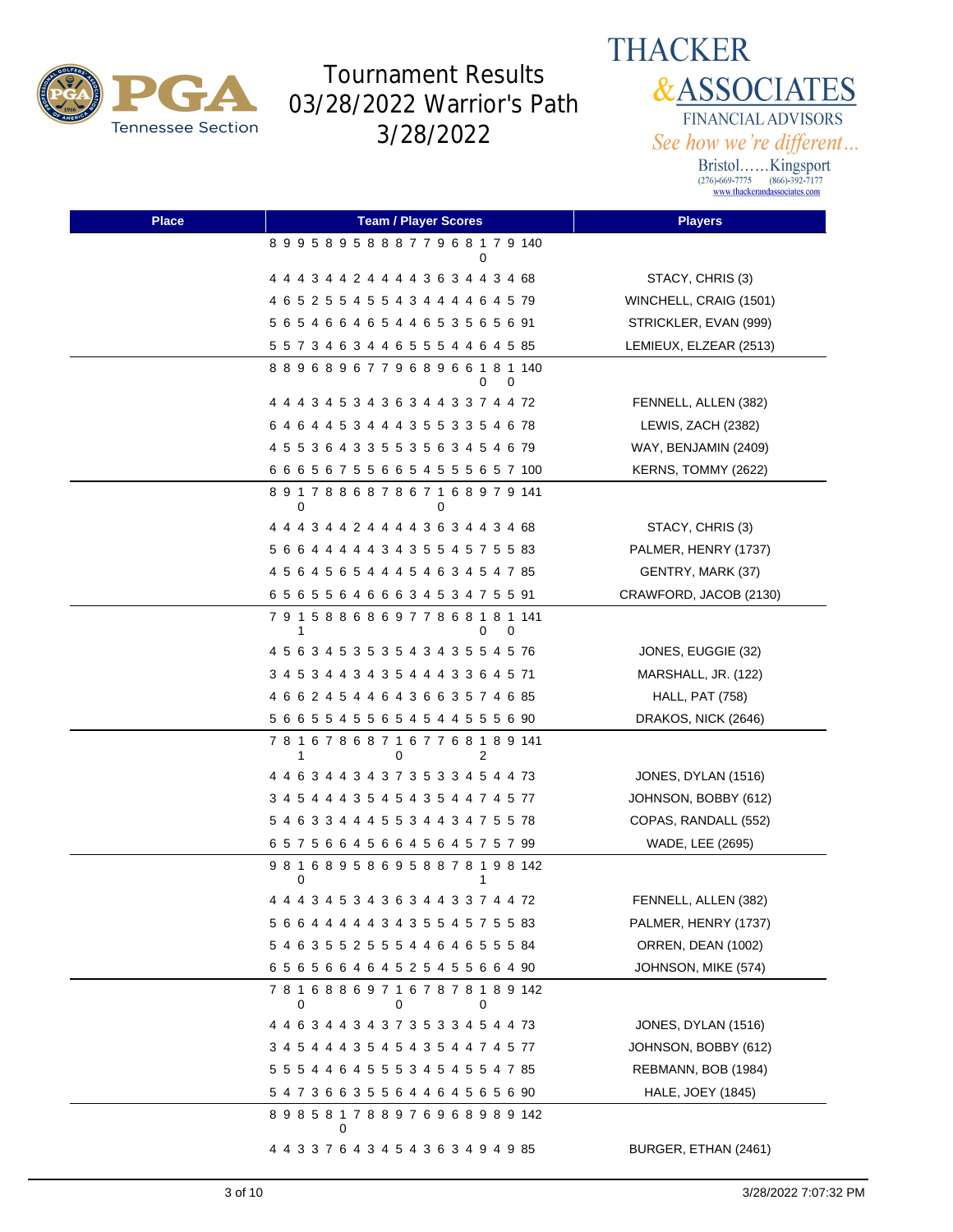



| <b>Place</b> | <b>Team / Player Scores</b>               | <b>Players</b>            |
|--------------|-------------------------------------------|---------------------------|
|              | 4 5 5 4 4 5 3 5 4 5 3 3 4 3 4 4 4 4 73    | SKEEN, CLIFFORD (2249)    |
|              | 5 5 6 3 4 5 4 5 5 6 5 5 6 3 6 6 4 6 89    | LAWSON, RAY (141)         |
|              | 6 5 5 2 6 7 5 6 4 4 5 4 5 4 5 5 5 5 8 8 8 | VINCILL, GREG (2146)      |
|              | 781698687168868189142<br>0<br>0<br>0      |                           |
|              | 4 4 6 3 4 4 3 4 3 7 3 5 3 3 4 5 4 4 73    | JONES, DYLAN (1516)       |
|              | 3 5 5 3 6 5 5 4 4 5 3 4 6 4 4 5 4 5 80    | JONES, DANNY (703)        |
|              | 5 4 5 3 6 4 3 4 4 5 4 4 5 3 4 7 5 5 80    | MCCALL, RON (79)          |
|              | 6 5 7 5 5 6 4 6 5 6 4 6 5 4 5 7 5 6 97    | SMITH, PARKER (2152)      |
|              | 988681687968877179142<br>0<br>1           |                           |
|              | 4 4 4 3 4 5 3 4 3 6 3 4 4 3 3 7 4 4 72    | FENNELL, ALLEN (382)      |
|              | 6 4 4 3 4 6 3 4 4 4 3 4 4 4 4 5 3 5 74    | HENDRIX, ALAN (516)       |
|              | 5 4 6 4 5 7 3 6 4 5 5 4 5 4 5 5 4 7 88    | BALLARD, EDDIE (2345)     |
|              | 6 5 7 5 5 7 4 5 4 6 4 6 6 4 5 7 5 5 96    | MCDAVID, ROBERT (748)     |
|              | 891789687176868989143<br>0<br>0           |                           |
|              | 4 5 6 3 4 5 3 5 3 5 4 3 4 3 5 5 4 5 76    | JONES, EUGGIE (32)        |
|              | 4 5 5 4 4 5 3 5 4 5 3 3 4 3 4 4 4 4 73    | SKEEN, CLIFFORD (2249)    |
|              | 5 4 5 4 4 4 5 4 4 6 4 4 5 4 4 5 4 6 81    | TIPTON, RICK (1657)       |
|              | 6 5 6 5 5 7 5 4 4 6 4 6 6 4 5 7 6 7 98    | MULLINS, FRANK (302)      |
|              | 799689787968878189143<br>0                |                           |
|              | 4 4 6 3 4 4 3 4 3 7 3 5 3 3 4 5 4 4 73    | JONES, DYLAN (1516)       |
|              | 3 5 5 3 6 5 5 4 4 5 3 4 6 4 4 5 4 5 80    | JONES, DANNY (703)        |
|              | 4 5 6 4 4 5 4 5 5 6 3 4 5 4 5 6 6 7 88    | BLEDSOE, MIKE (2497)      |
|              | 4 5 4 5 5 5 4 4 5 4 3 6 5 4 5 7 5 6 86    | KRANTZ, ROGER (648)       |
|              | 791698687168878989143<br>0<br>0           |                           |
|              | 4 4 6 3 4 4 3 4 3 7 3 5 3 3 4 5 4 4 73    | JONES, DYLAN (1516)       |
|              | 3 5 5 3 6 5 5 4 4 5 3 4 6 4 4 5 4 5 80    | JONES, DANNY (703)        |
|              | 4 5 5 4 5 4 3 5 4 5 4 4 5 4 5 4 5 5 80    | SALYER, TOM (702)         |
|              | 6 5 5 3 5 4 4 4 5 6 4 4 6 4 5 7 5 5 87    | <b>BLAIR, DOUG (1259)</b> |
|              | 898598878877868181143<br>1<br>0           |                           |
|              | 4 4 3 3 7 6 4 3 4 5 4 3 6 3 4 9 4 9 85    | BURGER, ETHAN (2461)      |
|              | 4 6 5 2 5 5 4 5 5 4 3 4 4 4 4 6 4 5 79    | WINCHELL, CRAIG (1501)    |
|              | 4 6 5 5 4 4 4 4 4 4 4 4 4 4 5 5 4 5 79    | JONES, ROBBIE (2276)      |
|              | 65745446564543565690                      | SHELTON, CLAY (1431)      |
|              | 881788577169768189143<br>0<br>1<br>1      |                           |
|              | 4 4 6 3 4 4 3 4 3 7 3 5 3 3 4 5 4 4 73    | JONES, DYLAN (1516)       |
|              | 4 5 5 5 4 5 2 3 5 5 4 5 4 4 4 6 4 5 79    | SPEAKS, DAVID (632)       |
|              | 4 4 5 4 4 4 5 5 4 6 3 5 5 3 4 6 5 5 81    | BLEDSOE, DARIN (1831)     |
|              | 5 4 6 5 5 7 6 5 6 6 3 4 5 3 5 7 5 6 93    | CLEEK, SAMUEL (1563)      |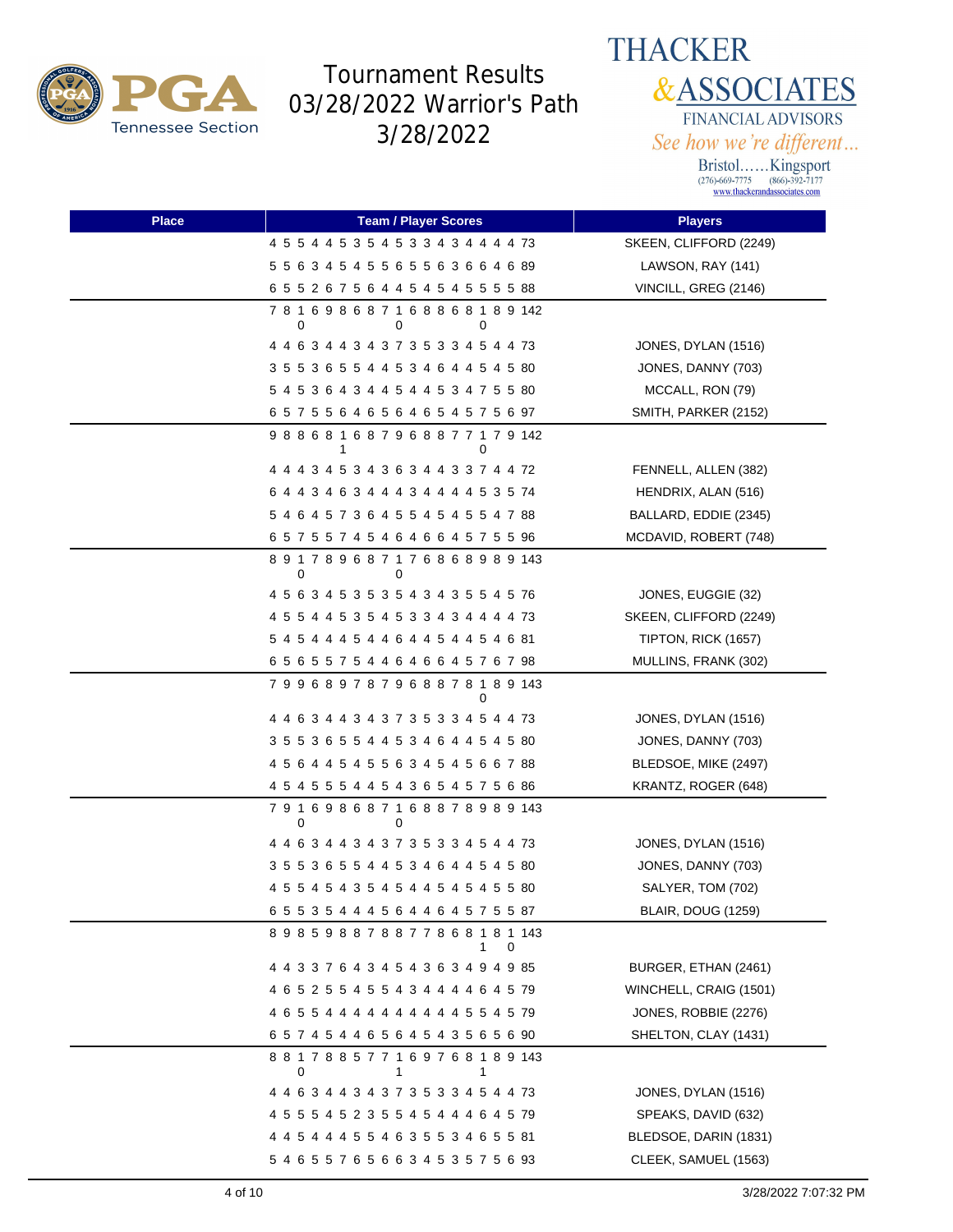

**THACKER &ASSOCIATES** FINANCIAL ADVISORS See how we're different...

| <b>Place</b> | <b>Team / Player Scores</b>                       | <b>Players</b>            |
|--------------|---------------------------------------------------|---------------------------|
|              | 8 8 9 7 7 1 6 7 8 9 6 8 8 6 9 9 8 1 143<br>0<br>0 |                           |
|              | 4 4 5 4 4 5 3 4 6 4 3 4 4 4 5 5 4 5 77            | BENTLEY, BRYAN (1623)     |
|              | 5 4 5 3 3 5 3 3 4 5 4 5 4 3 5 4 5 5 75            | PATRICK, MIKE (360)       |
|              | 4 5 4 4 4 5 4 4 4 5 3 4 5 3 5 6 4 5 78            | GOTT, JIM (395)           |
|              | 6 5 6 5 4 6 4 5 6 6 4 6 6 3 4 7 4 5 92            | <b>BERRY, JEFF (1603)</b> |
|              | 879781689768868189143<br>0<br>1                   |                           |
|              | 4 4 5 4 4 5 3 4 6 4 3 4 4 4 5 5 4 5 77            | BENTLEY, BRYAN (1623)     |
|              | 4 3 4 3 4 5 3 4 4 3 4 4 4 3 4 6 4 4 70            | SMITH, CHRIS B (2083)     |
|              | 4 6 7 4 5 5 3 4 5 5 3 4 5 4 4 6 5 5 84            | SHANKS, CHAD (1272)       |
|              | 4 6 7 4 6 5 4 4 5 6 4 4 5 3 5 7 6 6 91            | CARICO, JOEY (1948)       |
|              | 899788778886868181144<br>0<br>1                   |                           |
|              | 4 4 3 3 7 6 4 3 4 5 4 3 6 3 4 9 4 9 85            | BURGER, ETHAN (2461)      |
|              | 4 5 6 4 4 4 4 4 4 4 5 3 4 3 5 5 4 6 78            | <b>BURTON, RON (1529)</b> |
|              | 5 5 7 4 4 7 3 5 5 4 4 6 5 3 4 5 5 6 87            | ELKINS, LARRY (1278)      |
|              | 6 6 7 4 4 4 4 6 5 5 5 4 4 3 6 7 6 5 91            | VINCILL, JERRY (504)      |
|              | 8 1 9 5 8 8 6 9 9 8 7 7 9 7 8 1 7 9 144<br>0<br>0 |                           |
|              | 4 4 4 3 4 4 2 4 4 4 4 3 6 3 4 4 3 4 68            | STACY, CHRIS (3)          |
|              | 4 6 5 2 5 5 4 5 5 4 3 4 4 4 4 6 4 5 79            | WINCHELL, CRAIG (1501)    |
|              | 4 6 6 5 4 4 4 5 5 4 4 4 5 5 4 6 5 5 85            | MULLINS, LEROY (458)      |
|              | 6 6 7 5 6 7 4 6 6 6 5 5 5 5 4 7 5 7 102           | GREEN, KIETH (51)         |
|              | 889681787168977188144<br>0<br>0<br>0              |                           |
|              | 4 4 4 3 4 5 3 4 3 6 3 4 4 3 3 7 4 4 72            | FENNELL, ALLEN (382)      |
|              | 4 4 6 3 4 5 5 4 5 4 3 5 5 5 4 5 4 4 79            | GENTRY, STEVE (34)        |
|              | 5 5 5 4 4 5 4 5 4 6 4 4 5 4 4 5 4 5 82            | <b>BUSH, BOYD (2189)</b>  |
|              | 5 6 6 4 6 5 4 4 5 6 4 4 5 5 6 5 5 6 91            | PALMER, GREG (409)        |
|              | 789781689867878181144<br>0<br>0<br>0              |                           |
|              | 4 4 5 4 4 5 3 4 6 4 3 4 4 4 5 5 4 5 77            | BENTLEY, BRYAN (1623)     |
|              |                                                   | HARVEY, JUSTIN (12)       |
|              | 5 4 7 4 5 5 4 4 6 6 4 5 5 4 4 5 4 5 86            | OLER, RYAN (2006)         |
|              | 3 6 6 4 6 7 4 5 5 6 4 6 4 4 4 5 4 7 90            | FRAZIER, TED (489)        |
|              | 879681687988868188144<br>2<br>0                   |                           |
|              | 4 4 5 4 4 5 3 4 4 6 5 4 4 3 4 6 4 4 77            | FOSTER, TODD (13)         |
|              | 4 3 4 3 4 5 3 4 4 3 4 4 4 3 4 6 4 4 70            | SMITH, CHRIS B (2083)     |
|              | 4 4 7 3 5 5 4 5 5 6 4 6 4 4 6 6 5 6 89            | WEISENBURGER, JACK (132)  |
|              | 6 4 5 5 6 5 4 4 3 6 5 5 5 5 5 7 5 5 90            | JONES, MARTY (249)        |
|              | 898691787968877188144                             |                           |
|              | 4 4 4 3 4 5 3 4 3 6 3 4 4 3 3 7 4 4 72            | FENNELL, ALLEN (382)      |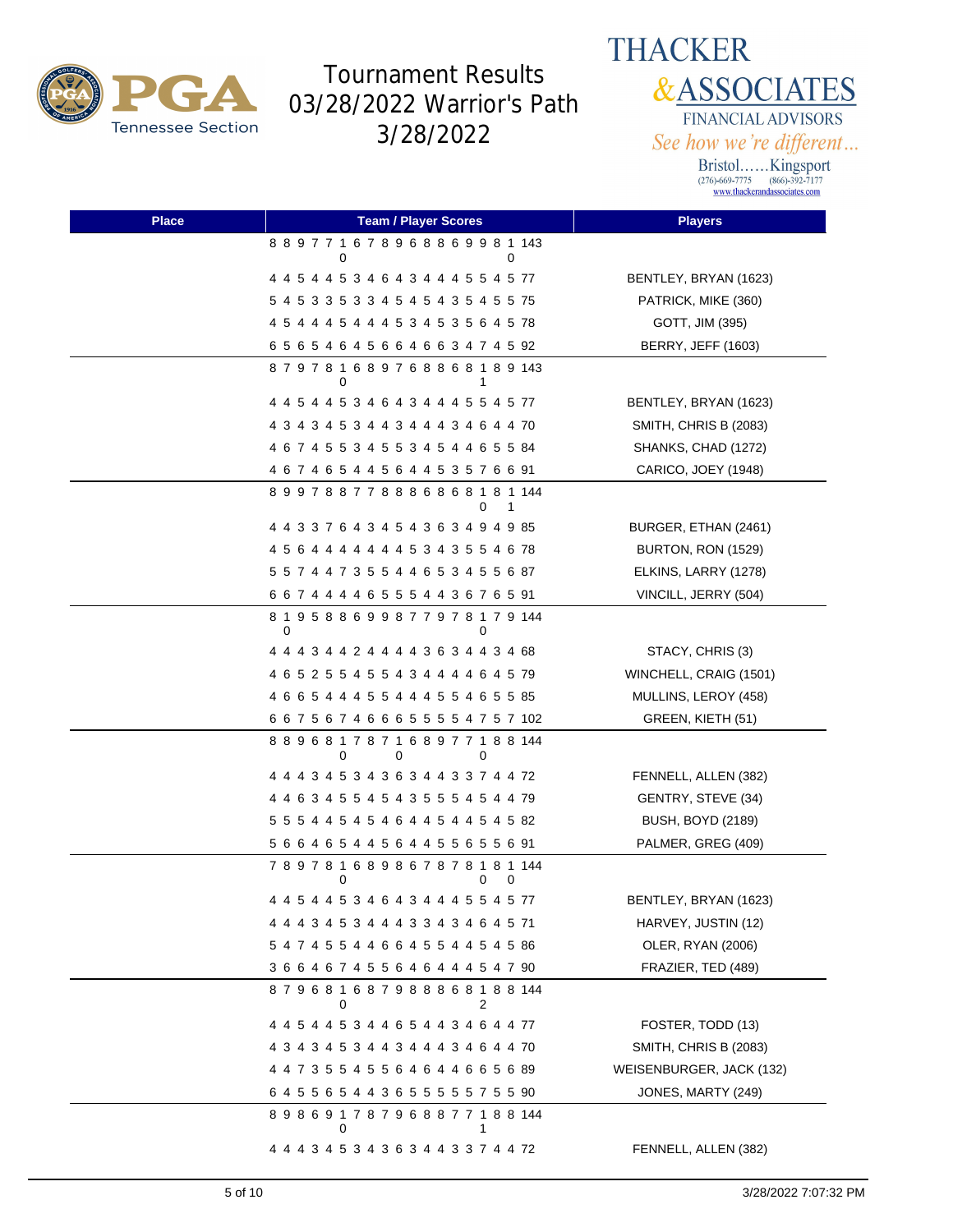

#### **THACKER &ASSOCIATES** FINANCIAL ADVISORS See how we're different...

| <b>Place</b> | <b>Team / Player Scores</b>                                 | <b>Players</b>         |
|--------------|-------------------------------------------------------------|------------------------|
|              | 6 5 6 3 5 5 4 4 4 4 3 4 4 4 4 4 4 4 77                      | DOTSON, MATT (621)     |
|              | 4 5 4 4 5 6 4 5 5 6 5 6 6 4 4 7 4 7 91                      | PADGETT, CHARLIE (110) |
|              | 6 6 7 5 6 6 5 5 6 5 4 5 5 4 6 7 6 6 100                     | FISCHER, DAVID (1433)  |
|              | 791688678178968189144<br>0<br>0<br>0                        |                        |
|              | 4 4 5 4 4 5 3 4 4 6 5 4 4 3 4 6 4 4 77                      | FOSTER, TODD (13)      |
|              | 3 5 6 4 4 4 4 4 4 5 4 5 5 4 4 5 5 5 80                      | HURT, CHARLIE (1859)   |
|              | 4 5 5 3 6 4 3 3 5 5 3 5 6 3 4 5 4 6 79                      | WAY, BENJAMIN (2409)   |
|              | 4 5 6 3 5 7 5 5 4 5 4 4 5 4 6 7 4 6 89                      | FRANKLIN, SCOTT (1527) |
|              | 887788778986869181144<br>1<br>1                             |                        |
|              | 4 4 3 3 7 6 4 3 4 5 4 3 6 3 4 9 4 9 85                      | BURGER, ETHAN (2461)   |
|              | 4 5 6 4 4 4 4 4 4 4 5 3 4 3 5 5 4 6 78                      | BURTON, RON (1529)     |
|              | 4 5 4 4 4 4 3 4 5 5 4 3 4 5 5 7 4 6 80                      | ARNOLD, REX (1949)     |
|              | 6 4 6 4 6 5 5 6 5 6 4 6 6 5 5 6 5 5 95                      | CROSS, JASON (1757)    |
|              | 881689786878878189144                                       |                        |
|              | 4 5 6 3 4 5 3 5 3 5 4 3 4 3 5 5 4 5 76                      | JONES, EUGGIE (32)     |
|              | 4 4 6 3 4 5 5 4 5 4 3 5 5 5 4 5 4 4 79                      | GENTRY, STEVE (34)     |
|              | 4 4 5 4 4 4 4 4 3 4 4 5 4 4 4 7 4 6 78                      | EDWARDS, DWAYNE (1975) |
|              | 4 5 7 5 6 7 5 5 6 6 4 6 6 5 6 6 5 6 100                     | FLETCHER, JIMMY (1887) |
|              | 9 8 1 6 7 8 6 7 7 1 6 9 7 6 7 1 9 1 144<br>2<br>0<br>0<br>0 |                        |
|              | 4 4 6 3 4 4 3 4 3 7 3 5 3 3 4 5 4 4 73                      | JONES, DYLAN (1516)    |
|              | 5 5 7 3 3 5 3 3 4 4 5 6 5 3 3 5 5 6 80                      | SMITH, VERNON (322)    |
|              | 5 4 6 4 5 4 3 4 5 6 3 4 5 4 4 5 5 6 82                      | RIGGS, ARNOLD (979)    |
|              | 6 6 7 5 4 5 4 4 6 6 4 5 4 5 5 6 6 7 95                      | LANE, KENNETH (2034)   |
|              | 889781688868987188144<br>0<br>0                             |                        |
|              | 4 4 5 4 4 5 3 4 6 4 3 4 4 4 5 5 4 5 77                      | BENTLEY, BRYAN (1623)  |
|              | 4 4 4 3 4 5 3 4 5 4 3 4 6 4 4 5 4 4 74                      | MILLER, RANDY (2234)   |
|              | 4 5 5 4 5 5 3 5 4 6 3 5 5 5 3 6 5 5 83                      | MCPEEK, GLEN (1012)    |
|              | 5 6 7 4 6 6 4 4 4 6 4 4 6 4 5 7 5 4 91                      | REED, HARVEY (2044)    |
|              | 899789787877867181144<br>1<br>0                             |                        |
|              | 4 4 4 3 4 5 3 4 3 6 3 4 4 3 3 7 4 4 72                      | FENNELL, ALLEN (382)   |
|              | 4 5 6 4 4 4 4 4 4 4 5 3 4 3 5 5 4 6 78                      | BURTON, RON (1529)     |
|              | 5 6 5 4 6 6 4 6 5 4 4 6 5 3 5 6 5 6 91                      | STRICKLER, EVAN (999)  |
|              | 6 6 6 5 5 7 5 6 6 4 5 6 6 4 4 7 5 7 100                     | ANTENUCCI, TOM (2053)  |
|              | 891689787968778988144<br>2                                  |                        |
|              | 4 4 6 3 4 4 3 4 3 7 3 5 3 3 4 5 4 4 73                      | JONES, DYLAN (1516)    |
|              | 6 5 6 3 5 5 4 4 4 4 3 4 4 4 4 4 4 4 77                      | DOTSON, MATT (621)     |
|              | 4 5 6 4 4 5 4 5 5 6 3 4 5 4 5 6 6 7 88                      | BLEDSOE, MIKE (2497)   |
|              | 6 5 6 3 6 7 5 4 6 5 5 6 6 5 6 5 5 5 96                      | CINDRICK, DAVID (2595) |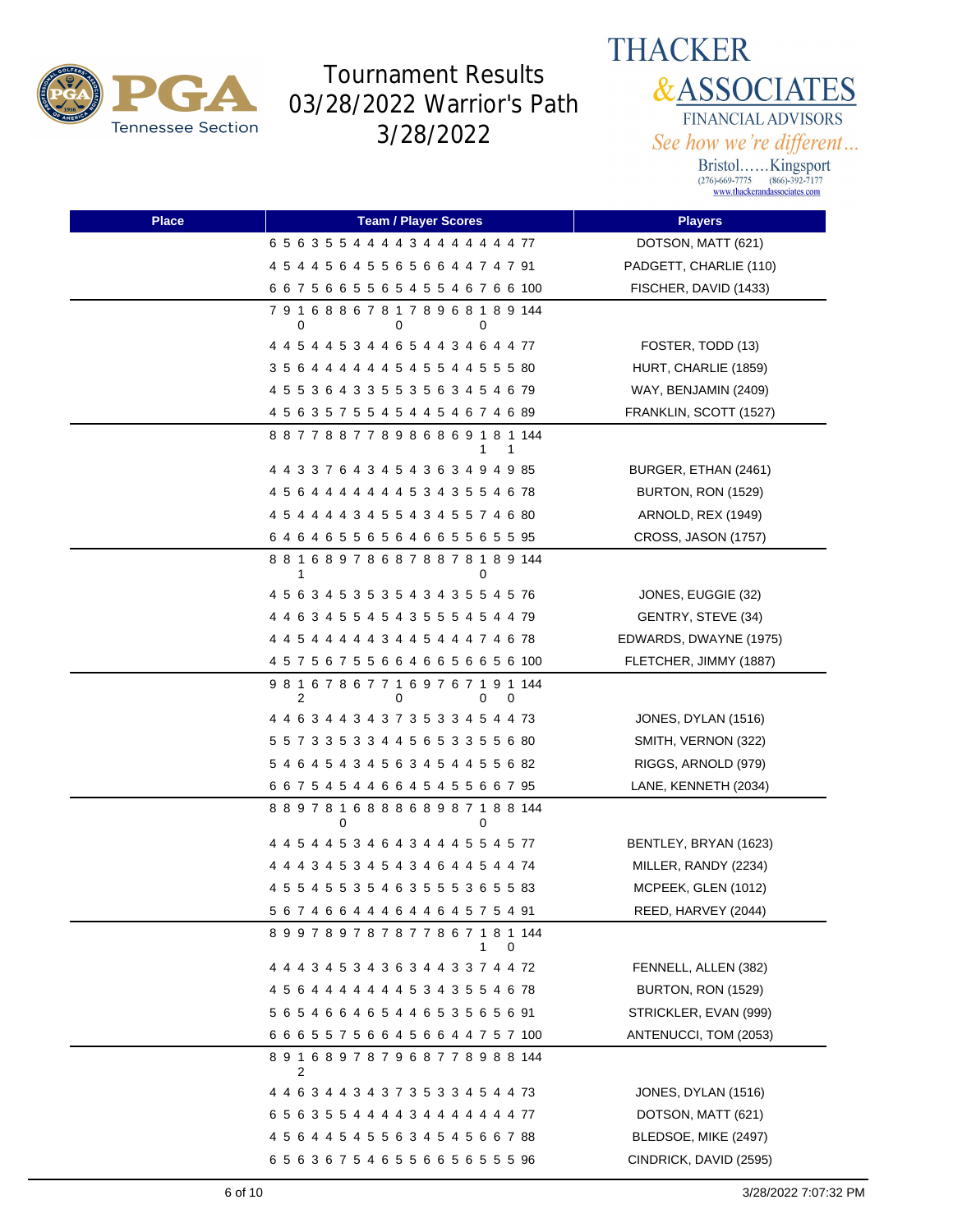

**THACKER &ASSOCIATES** FINANCIAL ADVISORS See how we're different...

| <b>Place</b> | <b>Team / Player Scores</b>                                      | <b>Players</b>           |
|--------------|------------------------------------------------------------------|--------------------------|
|              | 887689779867178181144<br>0<br>1<br>0                             |                          |
|              | 4 4 3 3 7 6 4 3 4 5 4 3 6 3 4 9 4 9 85                           | BURGER, ETHAN (2461)     |
|              | 4 4 4 3 4 5 3 4 5 4 3 4 6 4 4 5 4 4 74                           | MILLER, RANDY (2234)     |
|              | 5 4 7 4 4 4 5 4 6 4 4 5 4 4 4 5 6 7 86                           | DUBAY, JASON (1974)      |
|              | 5 5 6 5 4 5 5 4 6 4 3 5 6 4 5 5 5 7 89                           | SCOTT, RAY (2670)        |
|              | 881689788868977188144<br>0<br>1                                  |                          |
|              |                                                                  | FENNELL, ALLEN (382)     |
|              | 4 4 6 3 4 5 5 4 5 4 3 5 5 5 4 5 4 4 79                           | GENTRY, STEVE (34)       |
|              | 4 6 6 5 4 4 4 5 5 4 4 4 5 5 4 6 5 5 85                           | MULLINS, LEROY (458)     |
|              | 5 5 6 4 4 5 5 4 5 5 4 4 5 4 4 7 5 6 87                           | GROOMS, JERRY (2725)     |
|              | 8 7 1 8 8 1 6 8 8 8 6 8 8 7 6 1 8 1 145<br>0<br>0<br>0<br>1      |                          |
|              | 4 4 5 4 4 5 3 4 6 4 3 4 4 4 5 5 4 5 77                           | BENTLEY, BRYAN (1623)    |
|              | 6 4 6 4 4 5 3 4 4 4 3 5 5 3 3 5 4 6 78                           | LEWIS, ZACH (2382)       |
|              | 4 3 5 4 6 6 3 5 4 5 4 4 5 4 4 5 4 6 81                           | MCWHERTER, JAMES (2663)  |
|              | 6 5 7 4 4 5 4 4 4 5 5 4 4 5 3 6 6 6 87                           | COLLINS, B.H. (71)       |
|              | 781888688976979189145<br>0<br>0                                  |                          |
|              |                                                                  | BENTLEY, BRYAN (1623)    |
|              | 3 4 5 4 4 4 3 5 4 5 4 3 5 4 4 7 4 5 77                           | JOHNSON, BOBBY (612)     |
|              | 5 6 6 4 5 4 3 4 4 6 5 5 5 3 5 5 4 4 83                           | <b>MUTTER, BO (1651)</b> |
|              | 5 6 6 4 6 7 5 6 6 6 5 3 5 4 5 7 4 7 97                           | HAYES, KIRK (277)        |
|              | 881889688177868188145<br>0<br>0<br>0                             |                          |
|              | 4 4 5 4 4 5 3 4 4 6 5 4 4 3 4 6 4 4 77                           | FOSTER, TODD (13)        |
|              | 4 5 5 4 4 5 3 5 4 5 3 3 4 3 4 4 4 4 73                           | SKEEN, CLIFFORD (2249)   |
|              | 5 4 7 4 4 4 5 4 5 5 4 4 5 3 4 7 5 6 85                           | BALLARD, MATT (2343)     |
|              | 4 6 7 4 4 7 5 5 5 5 4 5 6 3 5 7 4 5 91                           | MAGGARD, ARCHIE (1396)   |
|              | 889679689168868199145<br>0<br>1                                  |                          |
|              | 4 4 5 4 4 5 3 4 4 6 5 4 4 3 4 6 4 4 77                           | FOSTER, TODD (13)        |
|              | 6 4 4 3 4 5 3 4 5 5 3 4 5 3 4 5 5 7 79                           | MASHBURN, JIM (2678)     |
|              | 5 4 6 3 3 4 4 4 5 5 3 4 4 3 4 7 5 5 78                           | COPAS, RANDALL (552)     |
|              | 4 5 5 4 6 5 3 6 6 6 5 4 6 5 6 6 6 5 93                           | RAPER, LEE (2052)        |
|              | 891679678979867991145<br>0<br>1                                  |                          |
|              |                                                                  | FOSTER, TODD (13)        |
|              | 5 5 7 3 3 5 3 3 4 4 5 6 5 3 3 5 5 6 80                           | SMITH, VERNON (322)      |
|              | 4 5 6 3 6 4 4 4 6 5 3 5 4 4 5 4 5 6 83                           | AVENTO, JOE (2724)       |
|              | 6 6 6 3 5 6 5 6 6 5 4 6 6 3 6 5 5 6 95                           | CROSS, RANDALL (2179)    |
|              | 8 8 1 6 7 1 5 8 7 1 8 7 8 6 1 9 8 1 145<br>0<br>0<br>0<br>0<br>0 |                          |
|              | 4 5 6 3 4 5 3 5 3 5 4 3 4 3 5 5 4 5 76                           | JONES, EUGGIE (32)       |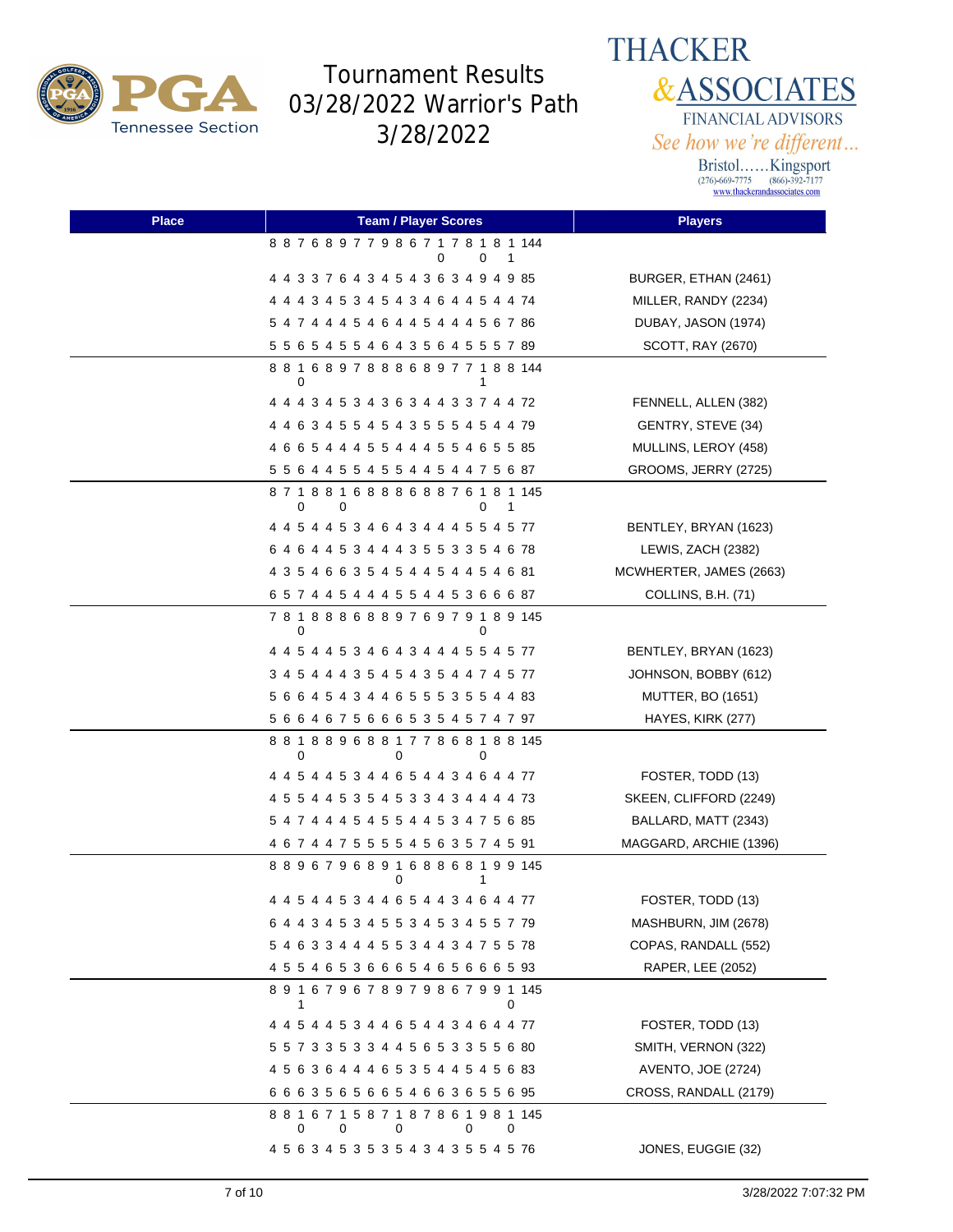



| <b>Place</b> | <b>Team / Player Scores</b>                                 | <b>Players</b>          |
|--------------|-------------------------------------------------------------|-------------------------|
|              | 5 4 5 3 3 5 3 3 4 5 4 5 4 3 5 4 5 5 75                      | PATRICK, MIKE (360)     |
|              | 4 4 5 3 5 5 2 5 4 5 4 4 4 4 5 5 4 6 78                      | SMITH, CHRIS A (2082)   |
|              | 6 6 7 5 5 6 3 5 5 5 5 5 6 5 5 6 5 6 96                      | MACK, SHAUN (2232)      |
|              | 9 9 1 6 7 9 6 7 7 1 8 7 8 6 1 9 8 1 146<br>0<br>0<br>0<br>0 |                         |
|              | 4 5 6 3 4 5 3 5 3 5 4 3 4 3 5 5 4 5 76                      | JONES, EUGGIE (32)      |
|              | 5 4 5 3 3 5 3 3 4 5 4 5 4 3 5 4 5 5 75                      | PATRICK, MIKE (360)     |
|              | 5 5 5 3 4 4 4 4 4 5 4 5 4 4 5 6 4 6 81                      | GREGG, BILLY (2088)     |
|              | 5 6 7 3 4 5 4 5 5 6 4 4 6 3 6 6 5 5 89                      | CARSON, GAYLE (520)     |
|              | 891681677177868191146<br>0<br>0<br>0<br>0<br>0              |                         |
|              | 4 5 6 3 4 5 3 5 3 5 4 3 4 3 5 5 4 5 76                      | JONES, EUGGIE (32)      |
|              | 6 4 4 3 4 5 3 4 5 5 3 4 5 3 4 5 5 7 79                      | MASHBURN, JIM (2678)    |
|              | 4 5 6 4 5 6 5 5 4 6 4 4 4 4 4 5 5 6 86                      | STRICKLER, DAVID (2715) |
|              | 5 6 6 3 5 5 4 3 5 5 4 6 6 4 5 5 5 5 87                      | WILLIAMS, MYRON (1200)  |
|              | 7 8 8 6 8 9 7 8 8 1 8 6 1 7 8 1 8 1 146<br>0<br>0<br>0<br>0 |                         |
|              | 4 4 3 3 7 6 4 3 4 5 4 3 6 3 4 9 4 9 85                      | BURGER, ETHAN (2461)    |
|              | 3 4 5 4 4 4 3 5 4 5 4 3 5 4 4 7 4 5 77                      | JOHNSON, BOBBY (612)    |
|              | 4 4 6 4 4 5 4 5 5 6 4 4 5 5 5 5 5 5 6 85                    | ANDREWS, ALLAN (2107)   |
|              | 65736645664564556594                                        | STRONG, JUSTIN (2728)   |
|              | 991791678878868188147<br>1<br>0<br>0                        |                         |
|              | 4 4 5 4 4 5 3 4 4 6 5 4 4 3 4 6 4 4 77                      | FOSTER, TODD (13)       |
|              | 6 5 6 3 5 5 4 4 4 4 3 4 4 4 4 4 4 4 77                      | DOTSON, MATT (621)      |
|              | 5 5 6 5 6 5 3 3 4 4 4 4 4 3 4 7 5 5 82                      | ROSE, DON (2349)        |
|              | 5 5 6 4 5 5 4 4 5 6 5 5 4 3 5 6 5 6 88                      | BLEDSOE, RONNIE (847)   |
|              | 889681698977979189147<br>0<br>0                             |                         |
|              | 4 5 6 3 4 5 3 5 3 5 4 3 4 3 5 5 4 5 76                      | JONES, EUGGIE (32)      |
|              | 4 4 4 3 4 5 3 4 5 4 3 4 6 4 4 5 4 4 74                      | MILLER, RANDY (2234)    |
|              | 4 4 6 4 4 5 4 5 5 6 4 4 5 5 5 5 5 5 6 85                    | ANDREWS, ALLAN (2107)   |
|              | 4 6 5 3 5 7 5 5 6 6 4 4 6 4 5 7 6 7 95                      | STRICKLER, DAN (313)    |
|              | 898671788167178981147<br>0<br>0<br>0<br>1                   |                         |
|              | 4 4 3 3 7 6 4 3 4 5 4 3 6 3 4 9 4 9 85                      | BURGER, ETHAN (2461)    |
|              | 4 6 5 3 4 5 3 5 4 5 3 4 5 4 4 4 6 5 79                      | STURGILL, EVAN (362)    |
|              | 4 5 5 4 3 5 4 5 4 5 3 4 6 4 6 6 4 6 83                      | HURD, MIKE (445)        |
|              | 5 6 7 4 4 5 4 6 6 5 4 6 5 5 5 5 6 7 95                      | GALLOWAY, GEORGE (343)  |
|              | 881789689868878181147<br>0<br>1<br>0                        |                         |
|              | 4 4 5 4 4 5 3 4 6 4 3 4 4 4 5 5 4 5 77                      | BENTLEY, BRYAN (1623)   |
|              | 4 4 6 3 4 6 4 6 4 5 4 4 4 3 4 7 4 5 81                      | CLENDENON, PAUL (476)   |
|              | 5 4 6 4 5 4 3 4 5 6 3 4 5 4 4 5 5 6 82                      | RIGGS, ARNOLD (979)     |
|              | 4 6 6 4 6 5 3 4 5 4 4 5 4 5 5 7 4 6 87                      | OVERBAY, GARY (2723)    |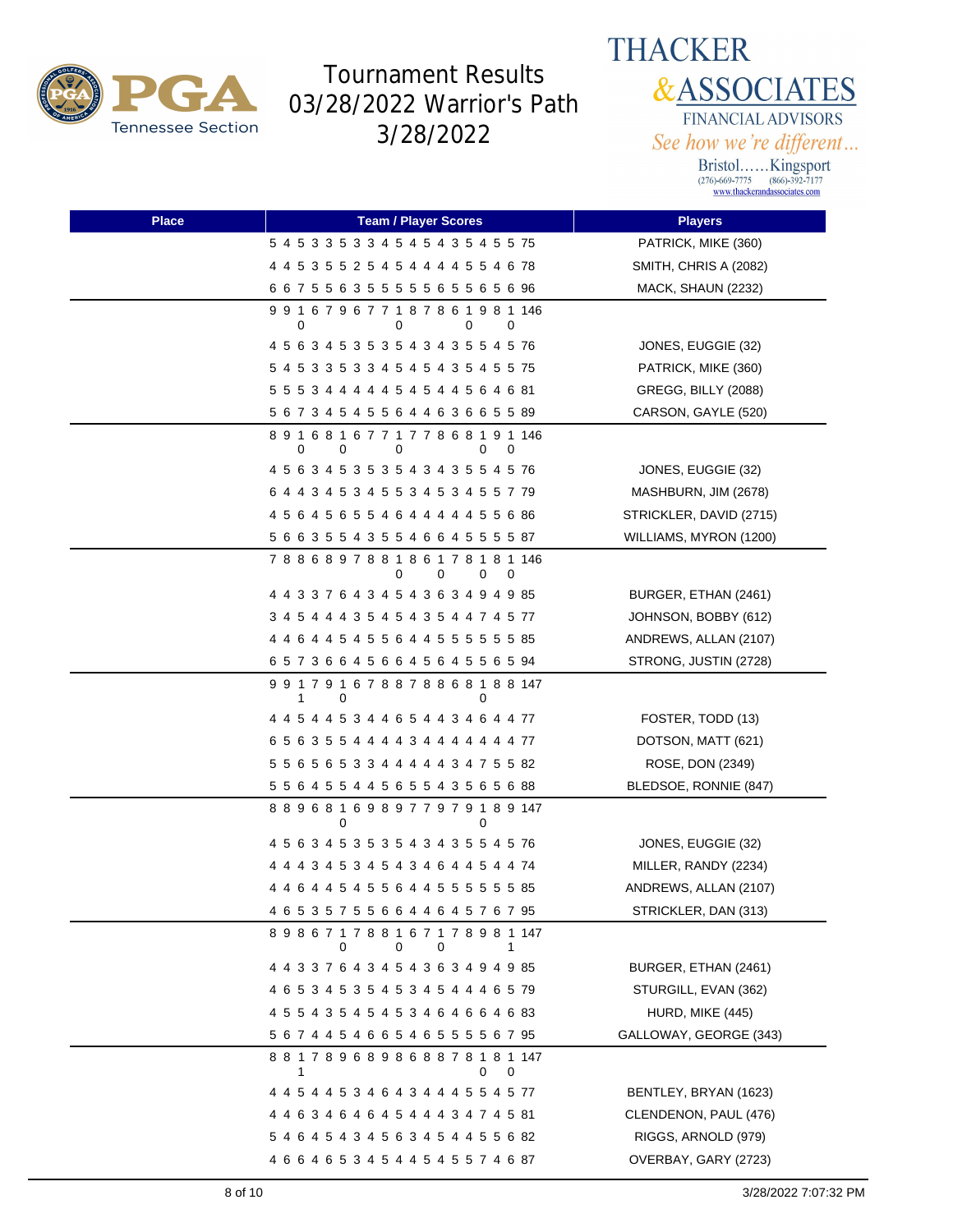

**THACKER &ASSOCIATES** FINANCIAL ADVISORS See how we're different...

| <b>Place</b> | <b>Team / Player Scores</b>                                 | <b>Players</b>             |
|--------------|-------------------------------------------------------------|----------------------------|
|              | 891691587987968181147<br>0<br>0<br>0<br>0                   |                            |
|              | 4 5 6 3 4 5 3 5 3 5 4 3 4 3 5 5 4 5 76                      | JONES, EUGGIE (32)         |
|              | 4 4 5 4 5 5 2 3 5 4 5 4 5 3 4 5 4 5 76                      | CURETON, JERRY (2348)      |
|              | 5 5 5 3 5 6 5 6 4 6 4 5 5 4 5 7 5 6 91                      | IYER, SURESH (2180)        |
|              | 4 6 7 5 6 5 3 5 5 6 5 6 5 4 4 7 5 7 95                      | RINGLEY, MATT (2726)       |
|              | 7 9 1 7 8 8 7 8 7 1 7 1 7 7 8 1 8 9 148<br>0<br>1<br>0<br>0 |                            |
|              | 4 4 6 3 4 4 3 4 3 7 3 5 3 3 4 5 4 4 73                      | JONES, DYLAN (1516)        |
|              | 3 5 6 4 4 4 4 4 4 5 4 5 5 4 4 5 5 5 80                      | HURT, CHARLIE (1859)       |
|              | 4 5 6 4 4 5 4 4 5 6 5 5 4 4 4 6 4 5 84                      | ROLLINS, JEREMY (2100)     |
|              | 5 6 5 4 6 5 4 5 4 5 4 5 4 4 4 6 4 5 85                      | <b>SKEENS, WALT (2785)</b> |
|              | 881891579988867189148<br>0<br>0<br>1                        |                            |
|              | 4 4 5 4 4 5 3 4 4 6 5 4 4 3 4 6 4 4 77                      | FOSTER, TODD (13)          |
|              | 4 4 5 4 5 5 2 3 5 4 5 4 5 3 4 5 4 5 76                      | CURETON, JERRY (2348)      |
|              | 4 5 7 4 6 6 5 4 5 5 4 6 4 4 3 6 4 5 87                      | HATCHER, JIMMY (2248)      |
|              | 4 6 7 5 6 5 5 5 6 5 4 4 5 4 6 7 5 7 96                      | BREWER, FRANK (1932)       |
|              | 781888788969968191148<br>0<br>0<br>0                        |                            |
|              | 4 4 5 4 4 5 3 4 6 4 3 4 4 4 5 5 4 5 77                      | BENTLEY, BRYAN (1623)      |
|              | 3 5 6 4 4 4 4 4 4 5 4 5 5 4 4 5 5 5 80                      | HURT, CHARLIE (1859)       |
|              | 4 4 5 4 4 4 5 5 4 6 3 5 5 3 4 6 5 5 81                      | BLEDSOE, DARIN (1831)      |
|              | 5 5 6 4 5 4 4 5 5 5 5 6 5 3 4 5 5 6 87                      | FITZGERALD, BRIAN (2667)   |
|              | 991889688168968988149<br>0<br>2                             |                            |
|              | 4 4 5 4 4 5 3 4 4 6 5 4 4 3 4 6 4 4 77                      | FOSTER, TODD (13)          |
|              | 6 5 5 4 4 5 3 4 6 6 3 4 5 4 4 4 5 6 83                      | SENTER, TOM (219)          |
|              | 5 6 6 4 5 4 3 4 4 6 5 5 5 3 5 5 4 4 83                      | <b>MUTTER, BO (1651)</b>   |
|              | 6 6 5 5 4 5 3 6 5 6 3 5 5 3 5 5 5 5 87                      | UPCHURCH, JERROD (2669)    |
|              | 989881689868989981150<br>0<br>0                             |                            |
|              | 4 4 5 4 4 5 3 4 6 4 3 4 4 4 5 5 4 5 77                      | BENTLEY, BRYAN (1623)      |
|              | 6 5 5 4 4 5 3 4 6 6 3 4 5 4 4 4 5 6 83                      | SENTER, TOM (219)          |
|              | 6 4 4 4 4 5 3 5 5 4 4 4 5 4 5 6 4 5 81                      | STOUT, GARY (260)          |
|              | 5 6 7 5 6 6 3 5 4 6 4 5 6 5 5 7 6 7 98                      | CAUDILL, JIM (962)         |
|              | 889681689178868191150<br>0<br>1.<br>0<br>1                  |                            |
|              | 4 4 5 4 4 5 3 4 4 6 5 4 4 3 4 6 4 4 77                      | FOSTER, TODD (13)          |
|              | 6 4 4 3 4 5 3 4 5 5 3 4 5 3 4 5 5 7 79                      | MASHBURN, JIM (2678)       |
|              | 4 4 7 3 5 5 4 5 5 6 4 6 4 4 6 6 5 6 89                      | WEISENBURGER, JACK (132)   |
|              | 6 6 7 5 6 7 5 6 6 6 5 6 6 5 6 7 6 7 108                     | HALL, CALEB (2727)         |
|              | 881781691868979991151<br>0<br>0<br>0<br>0                   |                            |
|              | 4 4 5 4 4 5 3 4 6 4 3 4 4 4 5 5 4 5 77                      | BENTLEY, BRYAN (1623)      |